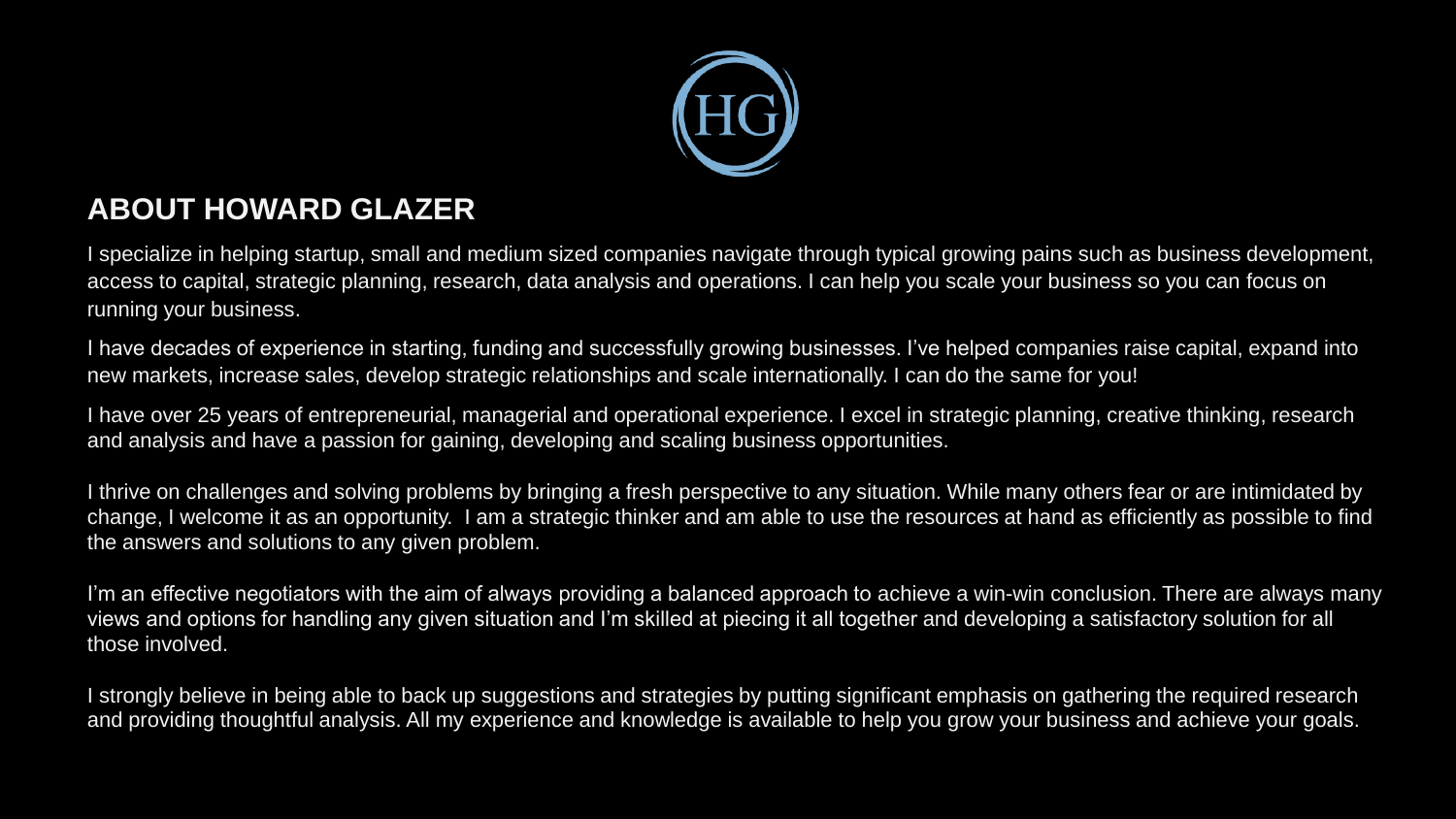### **STRATEGIC PLANNING**

#### A plan without the right strategy is just a wish

Determining the right strategic plan for growing your business is essential. Similar to chess, every move has a counter move and the ability to visualize several moves ahead is a competitive edge. Whether you plan to expand, merge, acquire or eventually sell, I can assist you in reaching your target through a comprehensive action plan.

In today's competitive environment, businesses need to develop an agile strategy to achieve sustainable growth and thrive in rapidly changing markets. This requires a growth strategy that is coherent, in line with market trends, continually monitored and implementable within the available resources. I can help guide you through these challenges and create a winning strategy.

My strategies encompass many different aspects of your business that all work together to achieve your goals. Whether you're looking to refresh your strategy for organic growth or preparing for acquisition, I can help you uncover your real strengths and then deliver the right strategic planning framework to take advantage of them.

- Business Development Strategy
- Sales Strategy
- Marketing Strategy
- Hiring Strategy
- Pricing Strategy
- M&A Strategy
- Funding Strategy
- Branding Strategy
- Growth Strategy

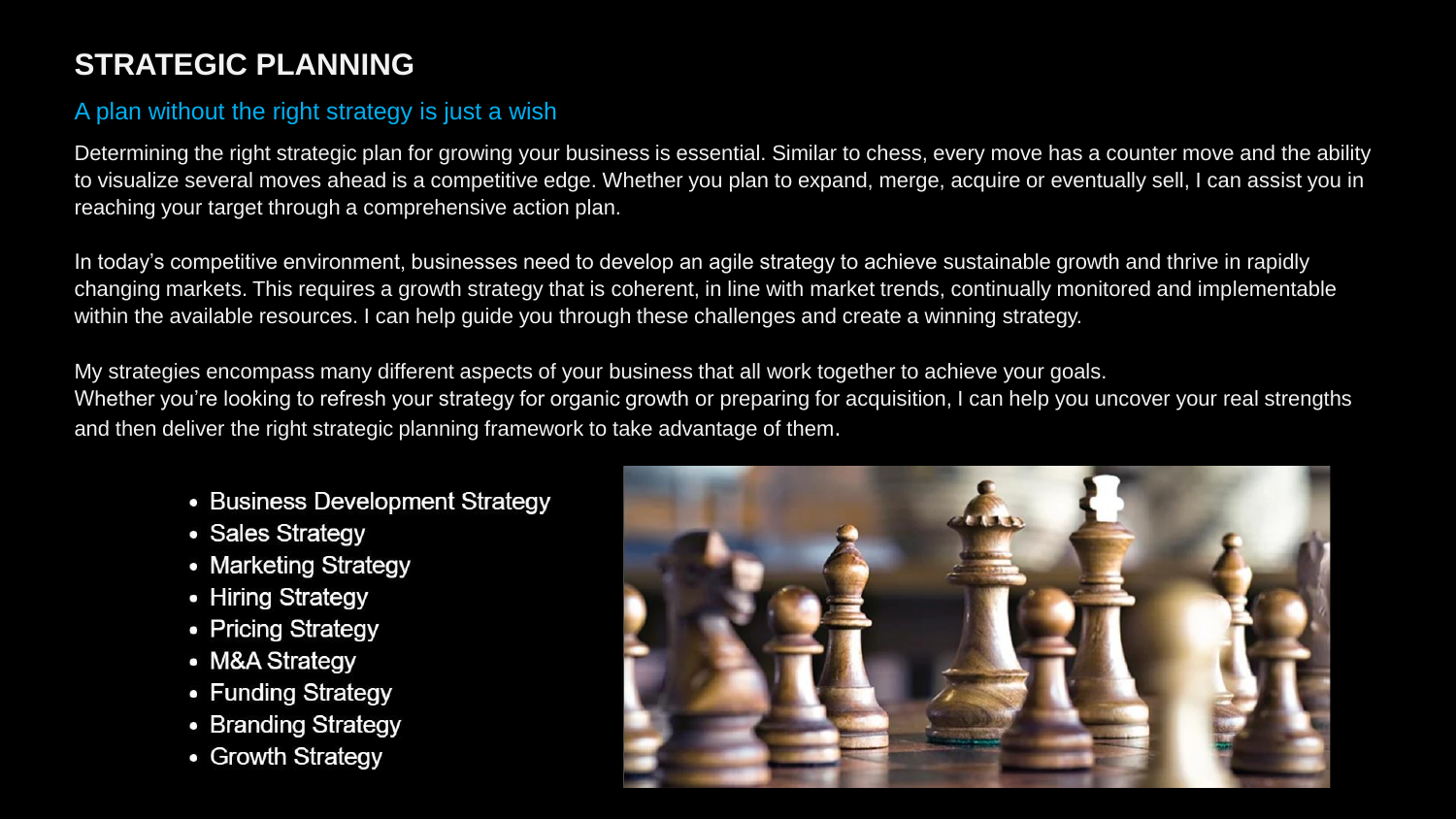## **BUSINESS DEVELOPMENT**

#### Incrementally grow your business

Imagine if you could push a button and have someone make a strategic introduction that would change the course of your business or help scale it. The need to maintain a consistent and focused business development strategy is more crucial than ever. For most businesses, the process to make this happen is far too frustrating and time-consuming and there are fewer resources than ever to devote to the effort. I can solve that.

I'm your external business development team. I help you gather intelligence, create relationships, connect with decision makers and win new business. You educate us about your business, its realities, opportunities, challenges and advantages and define exactly what you need; new investors or strategic relationships in existing or new markets – I will target and pursue 'C' level executives who are the decision makers you need to reach. I will introduce the right people to your team to pursue and close the deal.



#### I focus on:

- Business development strategy
- Connecting you to new markets
- Networking for "C" level introductions
- Introducing you to new investors
- Expanding your business's reach and access
- Establishing new strategic relationships



#### You focus on:

- Sales and marketing
- Day to day running of your business
- Leveraging & developing the new relationships we bring
- Growing your business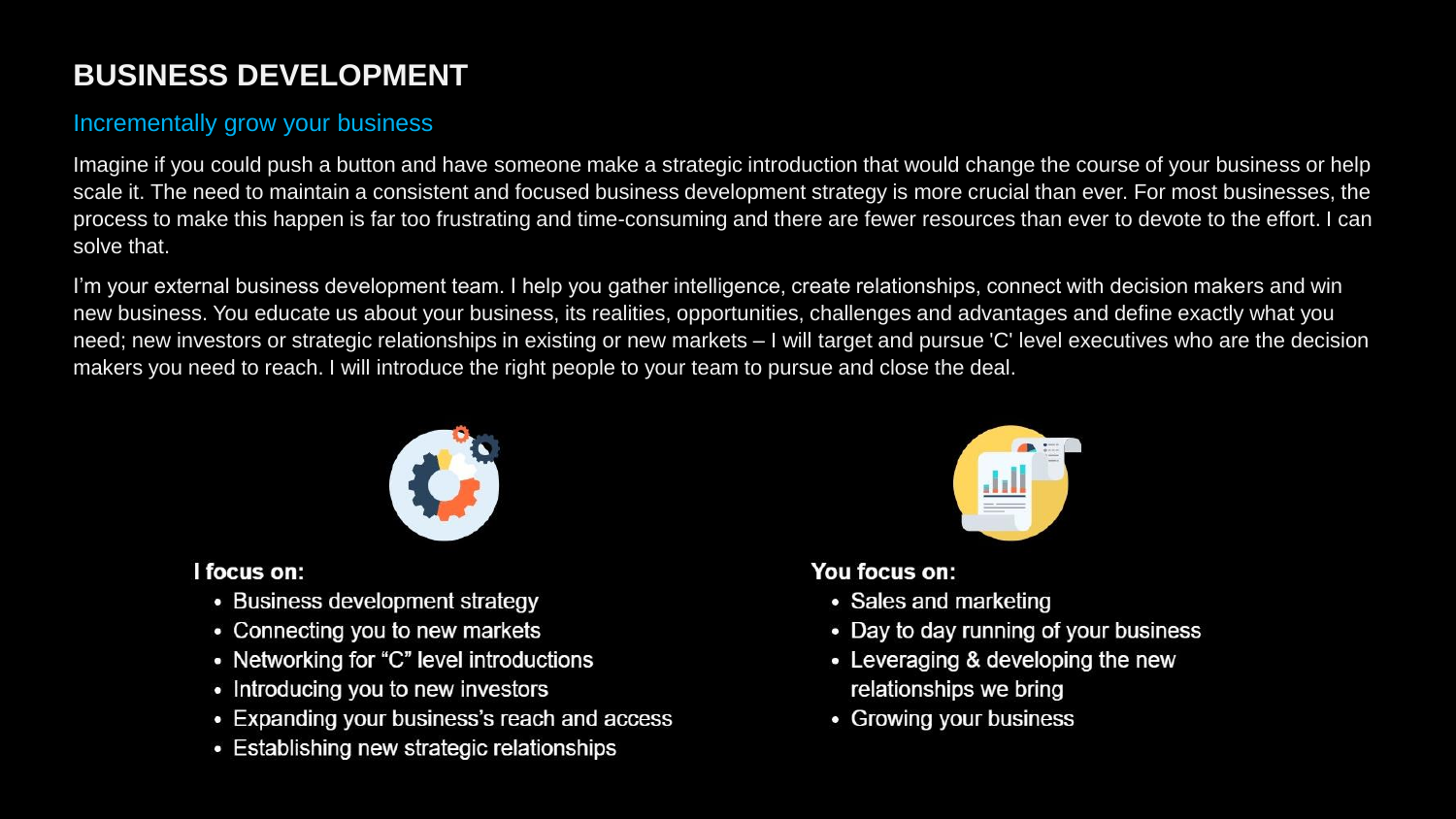# **RESEARCH & ANALYSIS**

#### Without the right data it's just an opinion

Business Intelligence is a delicate combination of gathering the necessary research and then being able to properly disseminate it. Few things are more important to business success than getting the right information at the right time and knowing how to use it. To produce optimum results, I cooperate and work closely with my clients to identify their strengths and weaknesses, competition, market value and the areas in which their business may need to improve on.

I will explore what systems and processes you have in place and analyze how certain metrics compare against other businesses in your sector. Data analysis plays an important role in this stage as I look at where your business has and has not been successful. I have extensive experience in researching and analyzing many key business areas such as:

- Competitive Environment
- Investors
- Market Size
- Professional Services
- Regulatory Requirements
- Marketing Options
- Manufacturing Sourcing
- Government Grants and Tax Credits
- Strategic Partnerships
- Supply Chain